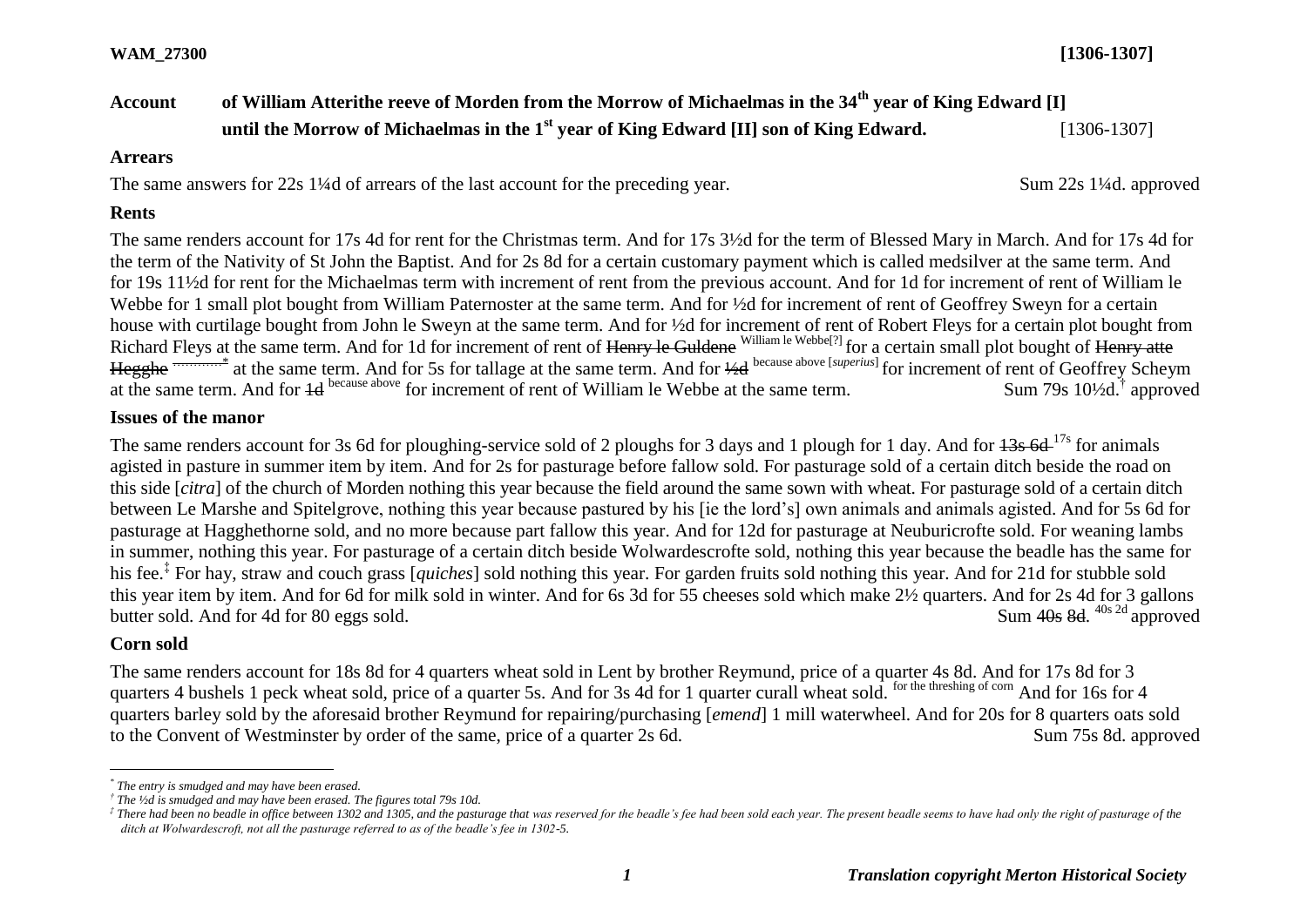#### **Livestock sold**

The same renders account for 4s 6d for 1 old mare come from Echelford sold. And for 30s for 3 old oxen sold. And for 4s 11d for 4 calves sold for fear of collectors for the use of the lord prince. And for  $2s^{3s}$  for 12 young geese sold for fear of collectors for the use of the same. And for 2s 2½d for 6 capons, 1 cock and 3 hens taken for the same sold. And for 9d for 6 ducks taken for the same sold. And for 2s 6d for the hide of 1 ox slaughtered at a boonwork in harvest sold. Sum 47s 10<sup>1</sup>/<sub>2d</sub>. approved

Fines and profits <sup>Needs examination</sup> The same renders account for 9s 5d for the Court on the Monday in the Vigil of St Luke the Evangelist. And for 18d for the Court in the feast of St Valentine. And for 10s 5d for the Court and View on the Wednesday after the quindena of Easter. And for 18d for the Court on the Tuesday after the feast of the Translation of St Thomas. Sum 22s 10d approved.

Inquire about the chattels of John Schute hanged.

### **Sold at the audit**

The same answers for 4s 1<sup>1</sup>/<sub>2</sub>d for things sold at the audit. Sum 4s 1<sup>1</sup>/<sub>2d</sub>. approved

**Sum total of receipts £14 12s 8¾d.§**

## **Expenses**

### **Surplus**

In surplus of the previous account 65s. Sum 65s.

## **Acquittances**

In acquittance of rent of the reeve for the year 12d. In acquittance of tallage of the same 2¼d. In acquittance of rent of John le Bosere beadle for the year  $2s$ . <sup>20d</sup> In acquittance of tallage of the same 4¼d. In rent acquittance of reeve and beadle for a certain customary payment which is called medsilver 4d. In allowance made to the reeve for capons, cock, hens and ducks taken for the use of the prince 2s 11<sup>1</sup>/<sub>2</sub>d by 3 tallies. Sum 6s  $40d^{2d}$  approved<sup>\*\*</sup>

## **Rents paid**

In rent paid to W de Kenardele for the year 4s. Sum 4s. approved

## **Cost of ploughs**

In 4 sheaves steel bought 3s. In 6 pieces of iron bought 15d. In applying the same iron and steel 4s 3d. In 4 plough feet bought 10d. In making 1 new ploughshare from 1 old ploughshare with iron bought for the same 5d. In 1 pair of wheels bought for a plough 6d. In 28 shoes for draught horses bought without nails 13½d. In 250 nails bought for shoes 3¾d. In fitting the aforesaid shoes 3½d, viz 8 for 1d. Sum 11s 11¾d. approved

*§ 1d of the 8d is smudged and may have been erased. The sums total £14 12s 7¾d. The balance at the foot of the membrane assumes this was 7¾d.*

*\*\* These figures total 6s 1¾d.*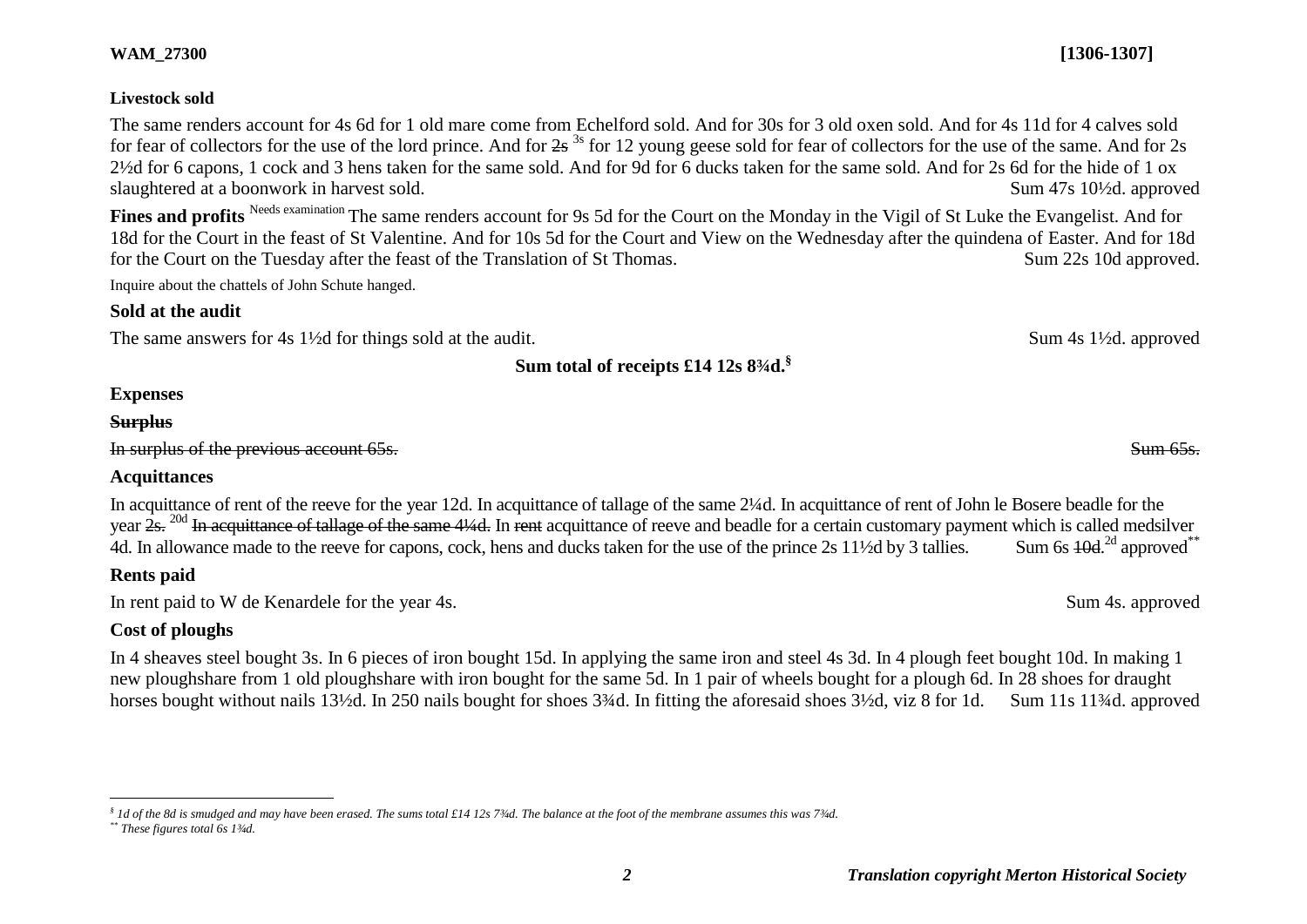#### *3 Translation copyright Merton Historical Society*

## **Cost of carts**

In 1 pair untyred wheels bought 15d. In 16 clouts with nails bought 11¼d. In grease bought for carts 2d. In shoeing 2 carthorses for the year by piece-work 18d. Sum 3s 10<sup>1</sup>/4d.

## **Costs of the mill**

In 1 waterwheel bought from Peter the miller of Westminster by brother Reymund 16s 7½d.<sup>††</sup> In cogs and rungs bought 12½d. In repairing the mill spindle with iron bought for the same 9d. In repairing 2 bills with steel bought for the same 2d. In sharpening bills for the year 4d.

Sum 18s 11d. approved

## **Building costs**

In 200 nails bought for laths for repairing the wall of the small barn 1½d. In stipend of 1 man roofing the same barn for 3 days 6d.

Sum 7½d. approved

## **Mowing and hoeing**

In stipend of 13 men hoeing corn for 3 days 2s 5¼d, each taking per day ¼d, the rest by labour service. In mowing 9½ acres meadow by piecework 3s 6<sup>3</sup>/d, viz per acre 4<sup>1</sup>/2d. Sum 6s. approved

## **Harvest costs**

 $\overline{a}$ 

In fish bought for the use of 21 men reaping at 2 dry boonworks by custom in harvest 12d. So little this year because of the reeve and the tenement of John Schutte, hanged, in the lord's hand, and 1 was in default at the last boonwork therefore amerced in the Court after Michaelmas. And they reaped 7 acres 1 rood barley, 4½ acres oats. In fish bought for the use of 72 men reaping with the household servants at 2 boonworks, 71 men at the third boonwork with the same servants 2s 6d. So little for the same reason as before. And note that 1 was in default for 1 day, therefore amerced in Court as above. In meat bought for the same nothing because 1 old sick ox from stock. In ale bought for the same 2s and no more because the rest from stock. And they reaped 39½ acres wheat, 6½ acres rye, 48 acres oats. And note that [customary] labourers reaped 22 acres wheat, 10 acres rye and 12 acres oats. In reaping 18 acres wheat, 1 acre beans, 9 acres peas by piece-work 9s 4d, price of an acre 4d. In reaping 2½ acres barley 15d. And note that servants reaped 1 acre 1 rood beans. In meat bought for the use of Thomas the *serviens* for 1 coming, the reeve, beadle and 1 dairy worker for 8½ weeks and 1 reap-reeve for 5 weeks and brother Reymund for 1 day at the expense of the house 6s 5d. So much this year for dearness of meat. In ale bought for the same nothing because from stock. In fish for the same 3s. In expenses of the 5 aforesaid, 6 household servants, 1 stacker, 1 smith, 2 millers for 'harvest goose' 22½d. In candles bought 1½d. In reaping 4 acres wheat, ½ acre rye, ½ acre barley, 2½ acres peas and vetches, 3½ acres oats of the tenement which was John Schutte's by piece-work 3s 7d, price of each of 10 acres 4d, price of one  $\frac{1}{2}$  acre barley 3d.<sup>\\pit 1}</sup>  $Sum \overline{31s}$  1d  $^{29s}$  10d approved

*<sup>††</sup>* de petro molindar' Westm' *can be translated as 'from Peter the miller of Westminster' or ' from the Westminster mill-stone'. Dr Mark Page 9/08*

*<sup>‡‡</sup> This only totals 10½ acres not the 11 acres reaped.*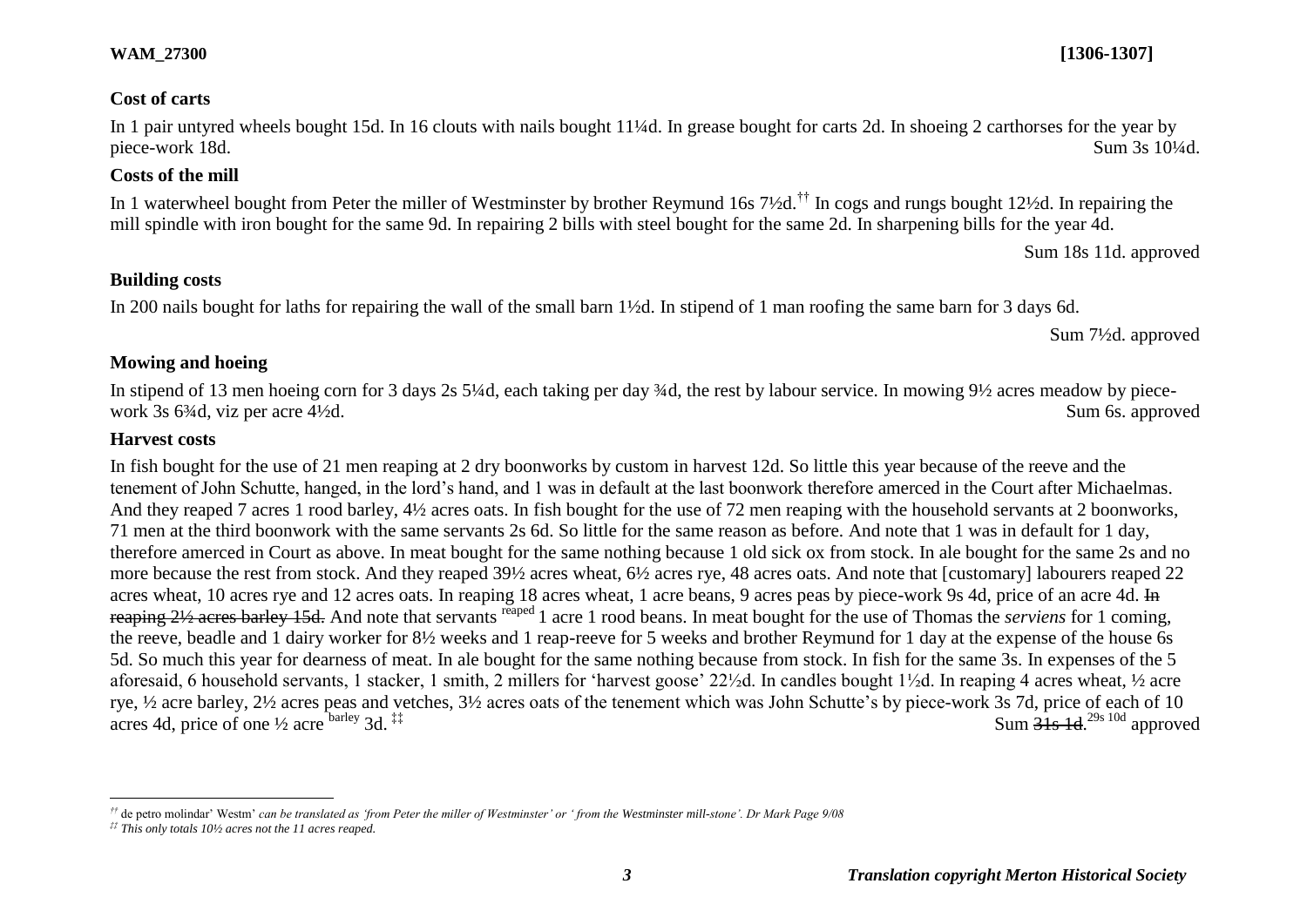### **Petty expenses**

In  $4^3$  bushels salt bought  $11d$ . <sup>8½d</sup> In felling and sawing wood at Penge for firewood by piece-work 7d. In 1 new ewer exchanged with old ewer 10d. In expenses of 13 household servants for Christmas and Easter Days 3s 3d. In white-tawing the hide of 1 draught horse dead of murrain 6d. In straw bought of Henry Wille 10s. In making 2 quarters oats for servants' oatmeal and drying 2½ quarters malt 4½d. In 6 dishes bought 1d. In clay pots and pans bought for the dairy 1½d. In rennet [*coagula*] bought for the same 1d. In linen cloth bought for the same 1¼d.

Sum 16s <del>5¼d</del>.<sup>7¾d</sup> approved

## **Fee of the** *Serviens*

In fee of Thomas *serviens* 9s 4d by tally. Sum 9s 4d. approved

#### **Stipends**

In stipend of 4 household ploughmen and 1 carter for the year 22s 6d. In stipend of 1 dairy worker for the year 3s 6d. In stipend of 1 cowman for the same period 2s 6d. In stipend of 1 reap-reeve in harvest 3s. In stipend of 1 stacker 3s. Sum 34s 6d. approved

### **Threshing**

In threshing 39 quarters 1 peck wheat, 7 quarters curall, 4 quarters 6 bushels rye <del>11s 4¼d, <sup>8s 1¼d</sup></del> viz 9 bushels for <del>3d. <sup>2½d §§</sup> In threshing 13½</del> quarter barley, 1 quarter 3 bushels beans,  $***$  2 quarters 2 bushels peas  $2s$  6¼d,  $22\frac{1}{2}$  viz 9 bushels for  $2d$ .  $1\frac{1}{2}d$  In threshing 38 quarters 4½ bushels oats  $2s$  10¼d, <sup>†††</sup> viz 9 bushels for 1d. In winnowing half the total of the said corn by piece-work  $11\frac{1}{4}$ d,<sup>11¼d</sup> viz 4 quarters per 9 bushels for 1d.

Sum <del>17s 7½d</del>. <sup>13s 9¼d</sup>

## **Corn bought**

In 18½ quarters <sup>½</sup> bushel oats bought 30s 7½d, price of each of 11 quarters 18d, price of each of 7 quarters ½ bushel 2s. In 2½ quarters maslin bought for servants' livery 8s 4d, price of a quarter 3s 4d. Sum 38s 11<sup>1</sup>/<sub>2d</sub>. approved

### **Livestock bought**

In 1 ox bought 10s. In 1 cock, 6 hens and 6 chickens bought 16¼d. Sum 11s 4¼d. approved

### **Expenses of visitors**

In expenses of brother Reymund the bailiff 7s 9d by 4 tallies. Sum 7s 9d. approved

*§§ These figures total 8s 5¼d*

*<sup>\*\*\*</sup> the dorse has 1 quarter 4 bushels beans threshed.*

*<sup>†††</sup> this entry appears to have been deleted in error, as no replacement figure is inserted and this deleted figure is included in the total.*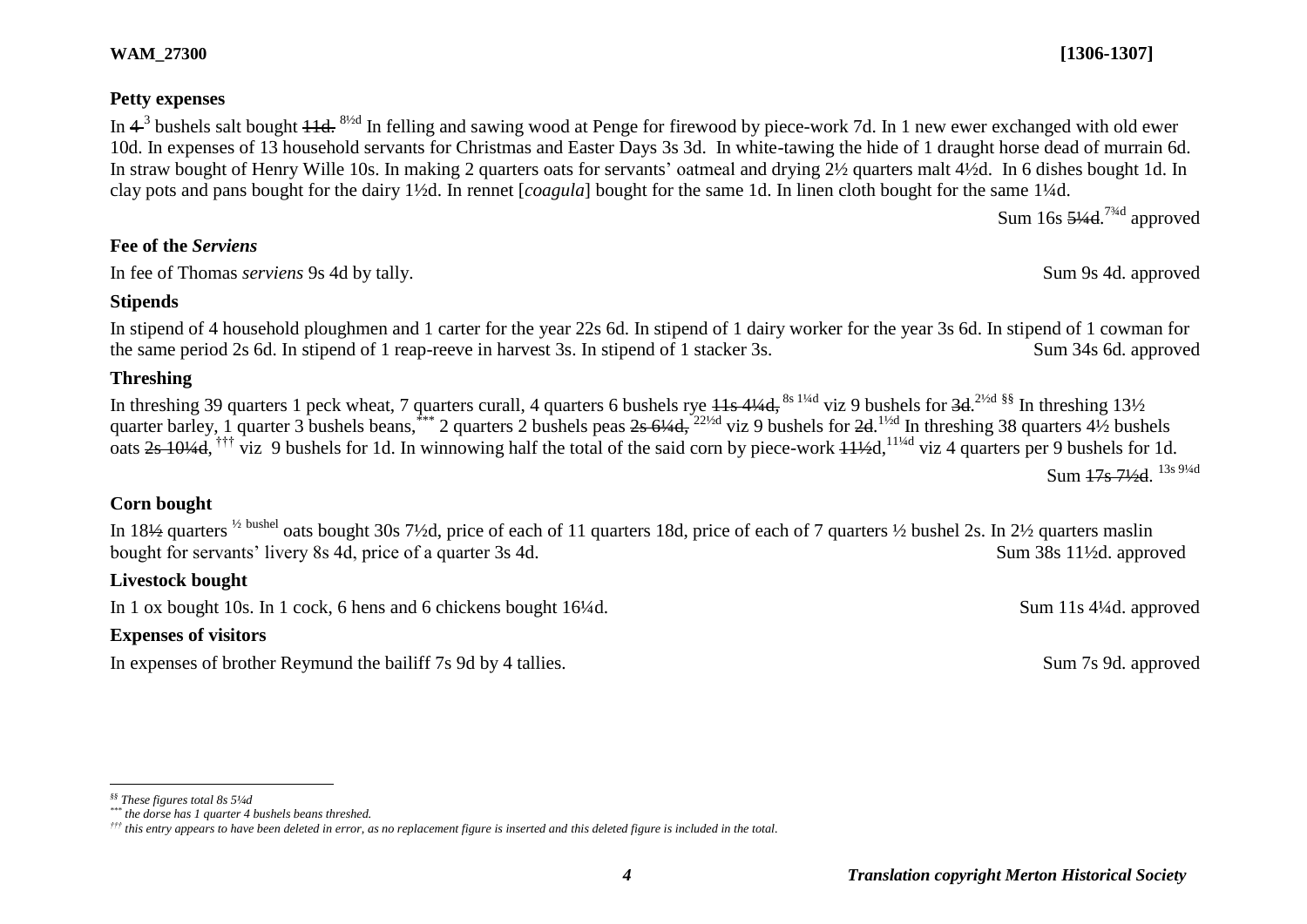Foreign expenses Inquire if carting ought to be allowed [?*si cariag deb alloc*]

In carting corn at Lambeth on 1 occasion towards Westminster 2d. Also given to the 12 assessors of the thirtieth penny for the use of the lord King 2s. Also payment for the same  $15s$  6 $\frac{4}{4}$  by 1 tally.  $\ddagger$   $\ddagger$ 

## **Deliveries**

Also delivered to brothers J de Wytteneye and R de Coleworthe 25s 3d by 2 tallies. Sum 25s 3d.

# Sum of all expenses and deliveries £12 16s 8<sup>1</sup>/<sub>2</sub>d. \*\*\*\* And he owes 35s 11<sup>1</sup>/<sub>4</sub>d.

*DORSE*

### **Issues of the Grange**

- **Wheat** 6 quarters 6 bushels same threshed by piece-work by 1 tally. And for 1 quarter sweepings [*brotti*] of new grain threshed by servants by 1 tally. Sum 48 more than 2-fold The same renders account for 1 quarter 5 bushels wheat from the remaining. And for 39 quarters 1 peck wheat, 7 quarters curall of the quarters 5 bushels 1 peck.
- Of which In sowing over 79½ acres, 19 quarters 7 bushels by 2 tallies, viz over the acre 2 bushels. In customary payment to the sower 1 bushel. In household expenses in harvest ½ quarter. In expenses as regards harvest boonworks 1 quarter 1 bushel. In making maslin for servants' livery 7 quarters curall and sweepings of wheat. In livery of Richard de Weston being over the threshing for 8 weeks 1 quarter by tally by order of brother Reymund de Wenloc. In making malt ½ quarter. Also delivered to brother J de Wytteneye keeper of the granary 10 quarters by tally. In sale 7 quarters 4 bushels 1 peck wheat, 1 quarter curall. Sum as above. And none remains.
- Rye 2 bushels over The same renders account for 4 quarters 6 bushels rye threshed by piece-work by 1 tally. And for 6 bushels sweepings of rye <sup>of</sup> new 3-fold grain grain threshed by servants by tally. Sum 5½ quarters.
- Of which In sowing over 10 acres,  $2\frac{1}{2}$  quarters by tally, viz over the acre 2 bushels. In expenses of haymaking 1 bushel. In household expenses in harvest <sup>1/2</sup> quarter. In expenses as regards harvest boonworks 1 quarter 2 bushels. In making maslin for servants' livery 1 quarter 1 bushel. Sum as above. And none remains.

**Barley** 6 bushels The same renders account for 13½ quarters barley threshed by piece-work by 1 tally.

- over 3-fold grain
- Of which In sowing over  $8\frac{1}{2}$  acres 1 rood, 4 quarters 3 bushels, viz over the acre  $\frac{1}{2}$  quarter. In customary payment to the sower 1 bushel. In making malt 1 quarter. <sup>In mixing with oats for dredge seed 1/2 quarter.</sup> In making maslin for servants' livery  $3\frac{1}{2}$  quarters. In sale 4 quarters. Sum as above. And none remains.

 $\overline{a}$ <sup>\*\*\*</sup> In 1306 twelve men from each hundred were appointed, with the assistance of the reeve and four lawful men of each vill. "to make a true valuation of the movable goods possessed by the people on a specified day". for tax assessed at a thirtieth in rural areas and at a twentieth in urban districts and ancient demesne of the Crown. This assessment of 15s 6¾d therefore represents a valuation of the livestock and produce of the manor of £23 6s 10<sup>*/zd.* However, conventional valuations were often made, all cows, oxen, etc being assessed at the same value irrespective of age, health, etc. Agricultural equipment, household goods and goods in</sup> *the larder were normally exempt. (See J F Willard* Surrey Taxation Returns *- SRS XVIII (1923) vii, ix-x, xix, &c; see also SyAC XLI (1933) pp.99-109).*

*<sup>§§§</sup> This sum includes the 2d crossed through.*

*<sup>\*\*\*\*</sup> The sums total £12 16s 8d.*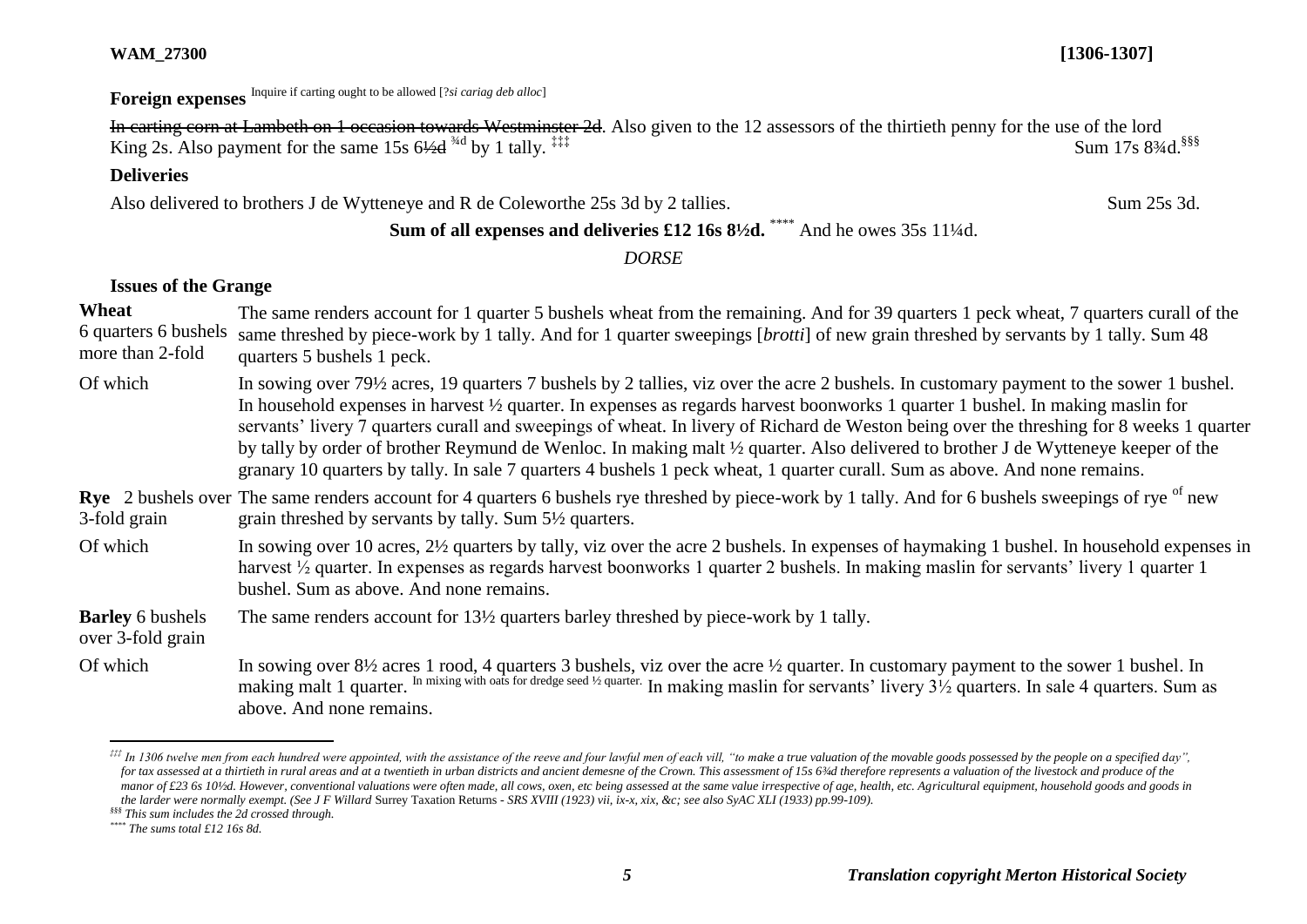| <b>Dredge</b>                                     | The same renders account for $\frac{1}{2}$ quarter barley, $\frac{1}{2}$ quarter oats mixed for seed. Sum 1 quarter. And total accounted in sowing over 2<br>acres. And none remains.                                                                                                                                                                                                                                                                                                                                                                                                                                                                                                                                                                                                                                                                                                                                                                                |
|---------------------------------------------------|----------------------------------------------------------------------------------------------------------------------------------------------------------------------------------------------------------------------------------------------------------------------------------------------------------------------------------------------------------------------------------------------------------------------------------------------------------------------------------------------------------------------------------------------------------------------------------------------------------------------------------------------------------------------------------------------------------------------------------------------------------------------------------------------------------------------------------------------------------------------------------------------------------------------------------------------------------------------|
| <b>Beans</b>                                      | The same renders account for 1 quarter 4 bushels beans <sup>††††</sup> threshed by piece-work by 1 tally.                                                                                                                                                                                                                                                                                                                                                                                                                                                                                                                                                                                                                                                                                                                                                                                                                                                            |
| [ $\frac{1}{2}$ quarter less than<br>sown]        |                                                                                                                                                                                                                                                                                                                                                                                                                                                                                                                                                                                                                                                                                                                                                                                                                                                                                                                                                                      |
| Of which                                          | In planting over 2 acres 1 rood, 1 quarter 1 bushel by 1 tally. In making maslin for servants' livery 2 bushels. In sale at the audit 1<br>bushel for 6d. Sum as above. And none remains.                                                                                                                                                                                                                                                                                                                                                                                                                                                                                                                                                                                                                                                                                                                                                                            |
| Peas<br>$4$ ] <sup>!!!!!</sup>                    | The same renders account for 2 quarters 2 bushels peas threshed by piece-work by 1 tally. And for 1 quarter 2 bushels of issue at the<br>audit as/so that [ut] he answers for two times the grain [ad scdm gnn]. Sum 3 quarters 4 bushels. And total accounted in sowing over 9 acres by tally $^{2}$ quarters 2 bushels viz over the acre 2 bushels. In sale at the au                                                                                                                                                                                                                                                                                                                                                                                                                                                                                                                                                                                              |
| Oats                                              | The same renders account for 38 quarters 4½ bushels oats threshed by piece-work by 1 tally. And for 2 quarters oats threshed by                                                                                                                                                                                                                                                                                                                                                                                                                                                                                                                                                                                                                                                                                                                                                                                                                                      |
| 2-fold minus 8<br>quarters $7\frac{1}{2}$ bushels | servants by 1 tally. And for 5 quarters oats estimated in sheaves for ox fodder. And for 18 quarters $\frac{1}{2}$ bushel of purchase. Sum 63 quarters<br>5 bushels.                                                                                                                                                                                                                                                                                                                                                                                                                                                                                                                                                                                                                                                                                                                                                                                                 |
| Of which                                          | In sowing over 63½ acres 31 quarters 6 bushels, viz over the acre 1/2 quarter. In mixing with barley for dredge seed 1/2 quarter. In making meal for the<br>year 2 quarters. In making malt 1 quarter. In fodder for 2 carthorses from Michaelmas until the Morrow of St Mark the Evangelist for<br>209 nights, 13 quarter 1/2 bushel, taking per night 1/2 bushel. In fodder for the same for 7 nights before Michaelmas 31/2 bushels because<br>time of sowing. In fodder for 4 draught horses from the day of St Juliana the Virgin until the Thursday after the feast of St Gregory for<br>28 nights the first night counted, 7 bushels, taking per night 1 peck, so little this year for lack of oats. In ox fodder by estimation in sheaves<br>5 quarters. In expenses of brother Reymund the bailiff 7 bushels by 4 tallies. In expenses of Thomas the serviens for his comings 1<br>bushel. In sale 8 quarters. Sum 63 quarters 5 bushels. And none remains. |
| <b>Servants' livery</b>                           | The same renders account for 7 quarters curall and sweepings [ <i>brotti</i> <sup>]</sup> of wheat, 1 quarter 1 bushel rye, 3 <sup>1</sup> / <sub>2</sub> quarters barley, <sup>2 bushels beans</sup> made. And for<br>13½ quarters of issue of the mill by tally. So little because of the fault of an inadequate millstone. And for $2^{1/2}$ quarters of purchase.                                                                                                                                                                                                                                                                                                                                                                                                                                                                                                                                                                                                |
|                                                   | Sum 27 quarters 7 bushels.                                                                                                                                                                                                                                                                                                                                                                                                                                                                                                                                                                                                                                                                                                                                                                                                                                                                                                                                           |
| Of which                                          | In livery of 1 carter and 4 servant ploughmen for the year 26 quarters, each taking a quarter per 10 weeks. In livery of 1 dairy worker<br>for the same period except 8½ weeks in harvest, 3 quarters 5 bushels, taking a quarters per 12 weeks. In livery of 1 cowman, and the<br>same sent out to harrow, for the year 3 quarters 5½ bushels, taking a quarter per 14 weeks. In livery of 1 stacker in harvest 1/2 quarter.                                                                                                                                                                                                                                                                                                                                                                                                                                                                                                                                        |

Sum 33 quarters 6½ bushels of which is owed to the same 5 quarters 7½ bushels. §§§§

*<sup>††††</sup> The recto has 1 quarter 3 bushels beans.*

*<sup>‡‡‡‡</sup> This marginal note is very faint and may have been erased.*

*<sup>§§§§</sup> ie more was consumed than was received. The difference is accounted for in the next account (WAM 27301). It is not clear how this worked in practice.*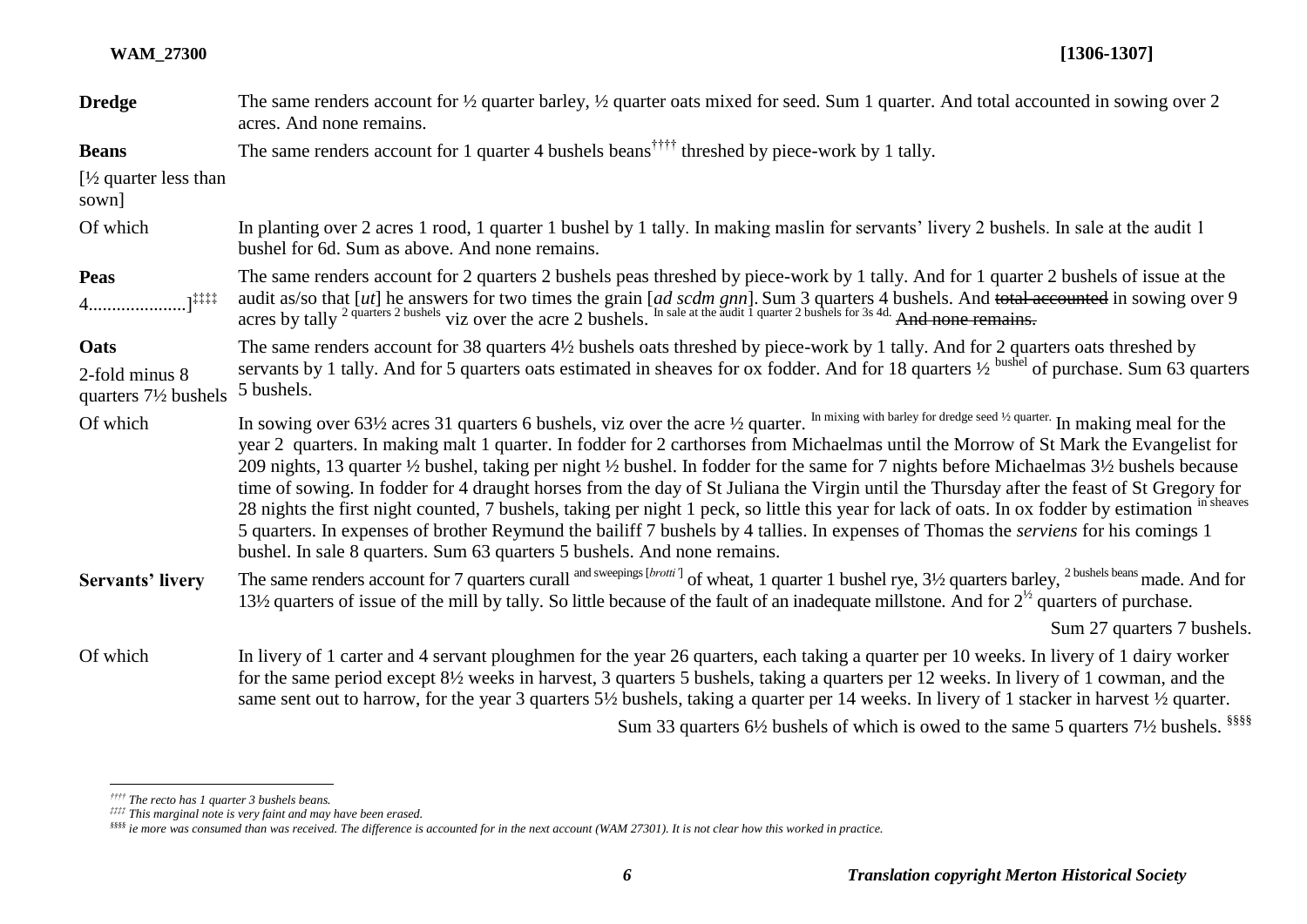| <b>Malt</b>           | The same renders account for $\frac{1}{2}$ quarter wheat malt, 1 quarter barley malt, 1 quarter oat malt made. And for $\frac{1}{2}$ bushel of increment of<br>barley malt. Sum 2 quarters 4½ bushels. And the total accounted in household expenses.                                                |
|-----------------------|------------------------------------------------------------------------------------------------------------------------------------------------------------------------------------------------------------------------------------------------------------------------------------------------------|
| Of which              | In household expenses in harvest 2 quarters $4\frac{1}{2}$ bushels. In sale at the audit $\frac{1}{2}$ bushel for $3\frac{1}{2}$ d. And none remains.                                                                                                                                                |
|                       | <b>LIVESTOCK</b>                                                                                                                                                                                                                                                                                     |
| <b>Horses</b>         | The same renders account for 2 horses from the remaining. And there remain 2.                                                                                                                                                                                                                        |
| <b>Draught horses</b> | The same renders account for 4 draught horses from the remaining. And for 1 mare received from the reeve of Echelford by tally. And<br>for 1 mare of the chattels of John Shutte hanged. Sum 6.                                                                                                      |
| Of which              | In murrain 1. In sale 1. Sum 2. And there remain 4, of which 1 is a mare.                                                                                                                                                                                                                            |
| Oxen                  | The same renders account for 18 oxen from the remaining. And for 1 ox of the chattels of the said John. And for 1 of purchase. Sum 20.                                                                                                                                                               |
| Of which              | In expenses as regards harvest boonworks 1 because weak and having falling disease [morbum cadutum]. <sup>*****</sup> In sale 3. Sum 4. And there remain<br>16.                                                                                                                                      |
| <b>Cows</b>           | The same renders account for 4 cows from the remaining. And for 3 of the chattels of the said John, of which 1 after calving and 2<br>sterile and not in milk [nich lactand] received about the feast of blessed John the Baptist. Sum 7. And there remain 7, of which 2 sterile<br>and not in milk. |
| <b>Calves</b>         | The same renders account for 4 calves of issue. And all accounted in sale for fear of the collectors of [pro timore captois] the prince's<br>ministers. And none remains.                                                                                                                            |
| <b>Geese</b>          | The same renders account for 4 geese, of which 2 are breeding females, from the remaining. And for 17 geese of issue. Sum 21.                                                                                                                                                                        |
| Of which              | In tithe 1. In expenses of brother Reymund 2 by 2 tallies. In sale for fear of the collectors of [pro timore captois] the prince's ministers<br>12. Sum 15. And there remain 6, of which 2 breeding females.                                                                                         |
| <b>Capons</b>         | The same renders account for 8 capons from the remaining.                                                                                                                                                                                                                                            |
| Of which              | In expenses of brother Reymund 2 by tally. In sale to the prince's ministers 6. Sum as above. And none remains.                                                                                                                                                                                      |
| <b>Hens</b>           | The same renders account for 1 cock, 2 hens from the remaining. And for 10 hens from rent. And for 1 cock, 6 hens and 6 chickens of<br>purchase. Sum 26.                                                                                                                                             |
| Of which              | In expenses of brother Reymund 3 chickens by 2 tallies. Also delivered to brother R de Coleworthe cellarer 10 cocks and hens by tally.                                                                                                                                                               |
|                       | In sale to the prince's ministers 1 cock, 3 hens. Sum 17. And there remain 1 cock, 5 hens, 3 chickens.                                                                                                                                                                                               |
| <b>Ducks</b>          | The same renders account for 9 ducks from the remaining, of which 4 are drakes.                                                                                                                                                                                                                      |
| Of which              | In murrain 1. In sale to the prince's ministers 6. Sum 7. And there remain 2, of which 1 is a drake.                                                                                                                                                                                                 |

*<sup>\*\*\*\*\*</sup> cf BOD, where the hide of a dead ox is sold, but the meat is not 'because a corpse [*cadaver*]'; (*caditio*: to fall, collapse;* gutta cadiva/caduca*: epilepsy – Latham).*